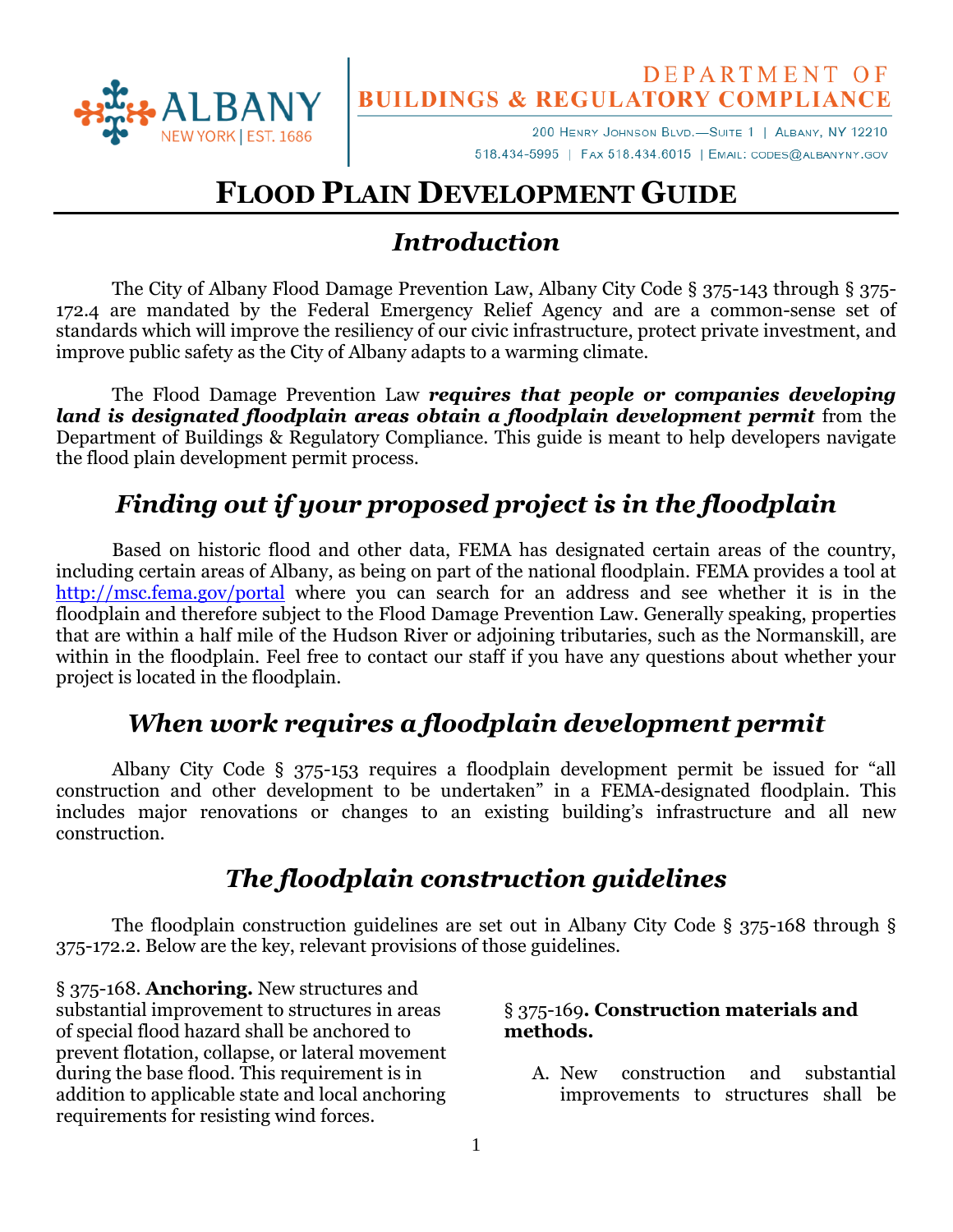constructed with materials and utility equipment resistant to flood damage.

- B. New construction and substantial improvements to structures shall be constructed using methods and practices that minimize flood damage.
- C. Enclosed areas below lowest floor.
	- (1) For enclosed areas below the lowest floor of a structure within Zones A1-A30, AE or AH, and also Zone A . . . new and substantially improved structures shall have fully enclosed areas below the lowest floor that are usable solely for the parking of vehicles, building access or storage in an area other than a basement and which are subject to flooding, designed to automatically equalize hydrostatic flood forces on exterior walls by allowing for the entry and exit of floodwaters. Designs for meeting this requirement must either be certified by a licensed professional engineer or architect or meet or exceed the following minimum criteria:
		- a. A minimum of two openings having a total net area of not less than one square inch for every square foot of enclosed area subject to flooding; and
		- b. The bottom of all such openings no higher than one foot above the lowest adjacent finished grade.
	- (2) Openings may be equipped with louvers, valves, screens or other coverings or devices, provided that they permit the automatic

entry and exit of floodwaters. Enclosed areas subgrade on all sides are considered basements and are not permitted.

#### § 375-170. **Utilities.**

- A. *New and replacement electrical equipment* . . . *shall be located at least two feet above the base flood elevation or be designed to prevent water from entering and accumulating within the components during a flood and to resist hydrostatic and hydrodynamic loads and stresses*. Electrical wiring and outlets, switches, junction boxes and panels shall also elevated or designed to prevent water from entering and accumulating within the components unless they conform to the appropriate provisions of the electrical part of the Building Code of New York State or the Residential Code of New York State for location of such items in wet locations;
- B. New and replacement water supply systems shall be designed to minimize or eliminate infiltration of floodwaters into the system;
- C. New and replacement sanitary sewage systems shall be designed to minimize or eliminate infiltration of floodwaters. Sanitary sewer and storm drainage systems for buildings that have openings below the base flood elevation shall be provided with automatic backflow valves or other automatic backflow devices that are installed in each discharge line passing through a building's exterior wall; and
- D. On-site waste disposal systems shall be located to avoid impairment to them or contamination from them during flooding.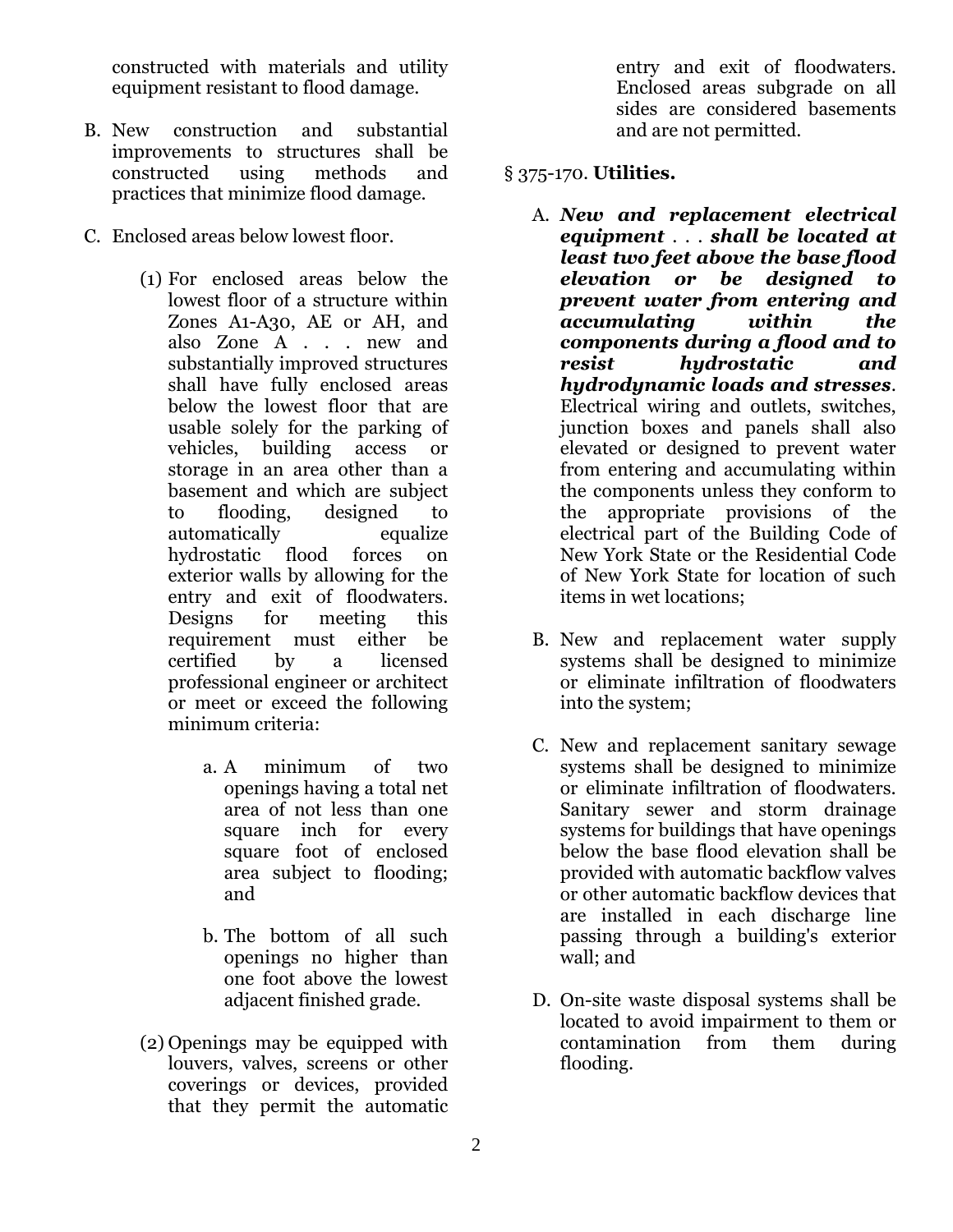#### § 375-171. **Residential structures; elevation.**

The following standards apply to new and substantially improved residential structures located in areas of special flood hazard, in addition to the requirements in § 375-165, Subdivision proposals; § 375-166, Encroachments; and § 375-167, Standards for all structures.

A. Within Zones A1-A30, AE and AH and also Zone A if base flood elevation data are available, new construction and substantial improvements shall have the lowest floor (including basement) elevated to or above two feet above the base flood elevation.

(*note: Albany City Code § 375-171 does not provide special regulations for residential properties in Zone X*)

#### § 375-172. **Nonresidential structures.**

The following standards apply to new and substantially improved commercial, industrial and other nonresidential structures located in areas of special flood hazard, in addition to the requirements in § 375-165, Subdivision proposals; § 375-166, Encroachments; and § 375-167, Standards for all structures.

A. Within Zones . . . AE . . . new construction and substantial improvements of any nonresidential structure shall either:

- (1) Have the lowest floor, including basement or cellar, elevated to or above two feet above the base flood elevation; or
- (2) Be floodproofed so that the structure is watertight below two feet above the base flood elevation, including attendant utility and sanitary facilities, with walls substantially impermeable to the passage of water. All structural components located below the base flood level must be capable of resisting hydrostatic and hydrodynamic loads and the effects of buoyancy.
- C. If the structure is to be floodproofed, a licensed professional engineer or architect shall develop and/or review structural design, specifications, and plans for construction. A floodproofing certificate or other certification shall be provided to the local administrator that certifies the design and methods of construction are in accordance with accepted standards of practice for meeting the provisions of Subsection A(2) above, including the specific elevation (in relation to mean sea level) to which the structure is to be floodproofed.

….

….

## *When the floodplain development guidelines do not apply*

There are three instances in which the floodplain development guidelines do not apply. Each of them is discussed below in turn.

#### *A. Substantial Improvement*

While Albany City Code § 375-153 requires a permit for "all construction and other development to be undertaken", it does not require that the floodplain development guidelines be complied with unless the development is a "substantial improvement".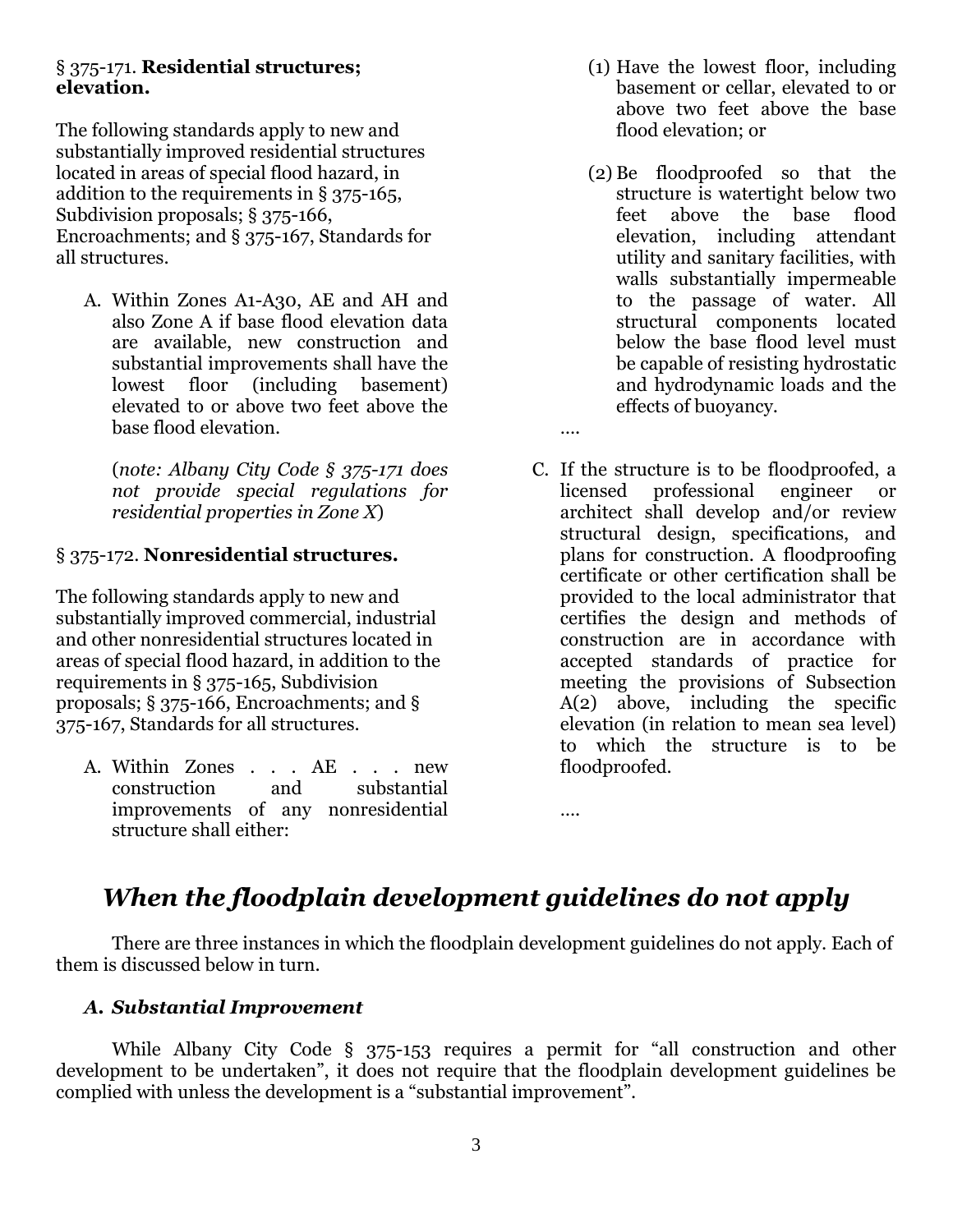A *"substantial improvement" is an improvement which costs more than 50% of the fair market value of the building prior to the beginning of the project*. The code does not establish how a fair market value is to be established but evidence of a tax assessment or of the sales price of similar comparable properties will be acceptable.

#### *B. Repairs to Correct Life/Safety Related Code Violations*

"Any project for improvement of a structure *to correct existing violations* of . . . code[s] . . . identified by the local code enforcement official and *which are the minimum necessary to assure safe living conditions"* will not trigger an obligation to comply with the floodplain development guidelines.

#### *C. Historic Structures*

"Alterations" to historic structures may not be required to comply with the floodplain development guidelines. The code identifies an "historic structure" as a structure which is:

- A. *Listed individually in the National Register of Historic Places* . . . or preliminarily determined by the Secretary of the Interior as meeting the requirements for individual listing on the National Register;
- B. Certified or preliminarily determined by the Secretary of the Interior as contributing to the historical significance of a registered historic district or a district preliminarily determined by the Secretary to qualify as a registered historic district;
- C. Individually listed on a state inventory of historic places . . . ; or
- D. Individually listed on a local inventory of historic places in communities with historic preservation programs that have been certified either:
	- (1) By an approved state program as determined by the Secretary of the Interior; or
	- (2) Directly by the Secretary of the Interior in states without approved programs.

## *When to apply for a floodplain development permit*

*The floodplain development permit must be submitted with the underlying*  **building permit** because a floodplain development permit is contingent on the issuance of a building permit certifying compliance with all other relevant city and NYS Uniform Building codes.

Though we cannot grant preliminary permit approvals, we understand the investment necessary to submit a building and flood plain development permit application and so we are happy to discuss your project prior to the submission of a formal application. Additionally, we will work with you to bring our project into compliance with the relevant laws after the applications have been submitted.

## *Appeals & Variances*

Under Albany City Code § 375-172.3 an applicant who has been denied a floodplain development permit may apply for a variance from the floodplain development guidelines or